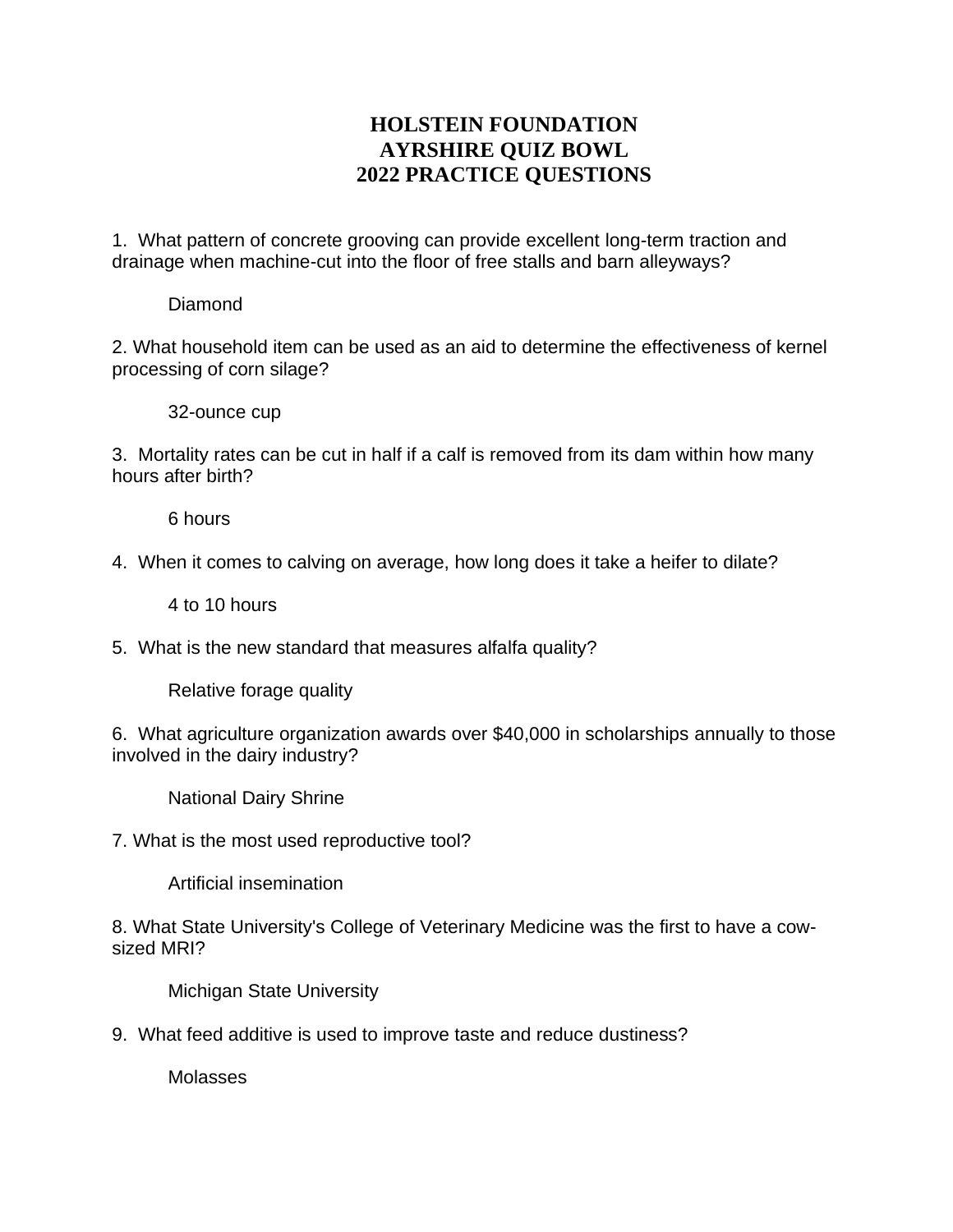10. CLEAN plan programs were developed to provide confidential, no-cost technical support to owners and operators of livestock operations in the U.S. to help them identify and implement farm management practices that protect what?

## **Environment**

11. The first livestock species to have its genetic blueprint sequenced and analyzed was what?

Hereford

12. The Center for Science has listed what as the riskiest foods regulated by the U.S. Food & Drug Administration?

Leafy Greens

13. In a milking system, what term is used to indicate the time the inflation is expanded compared to the time it is collapsed?

Pulsation ratio

14. Name the greatest danger attributed to tower silos.

Silo gas/nitrogen dioxide

15. What term defines a legal and binding contract that allows you to name a personal representative to administer your affairs upon your death?

## Will

16. According to the Center for Disease Control and Prevention, hand washing is the single most important measure for preventing the spread of infection and disease. Washing your hands for at least how many seconds is a guideline to ensure thoroughness?

20 seconds

17. True or False: Full siblings share an equal amount of genes from parents.

**True** 

18. What is the part of the back that lies between the withers and the middle of the back called?

Chine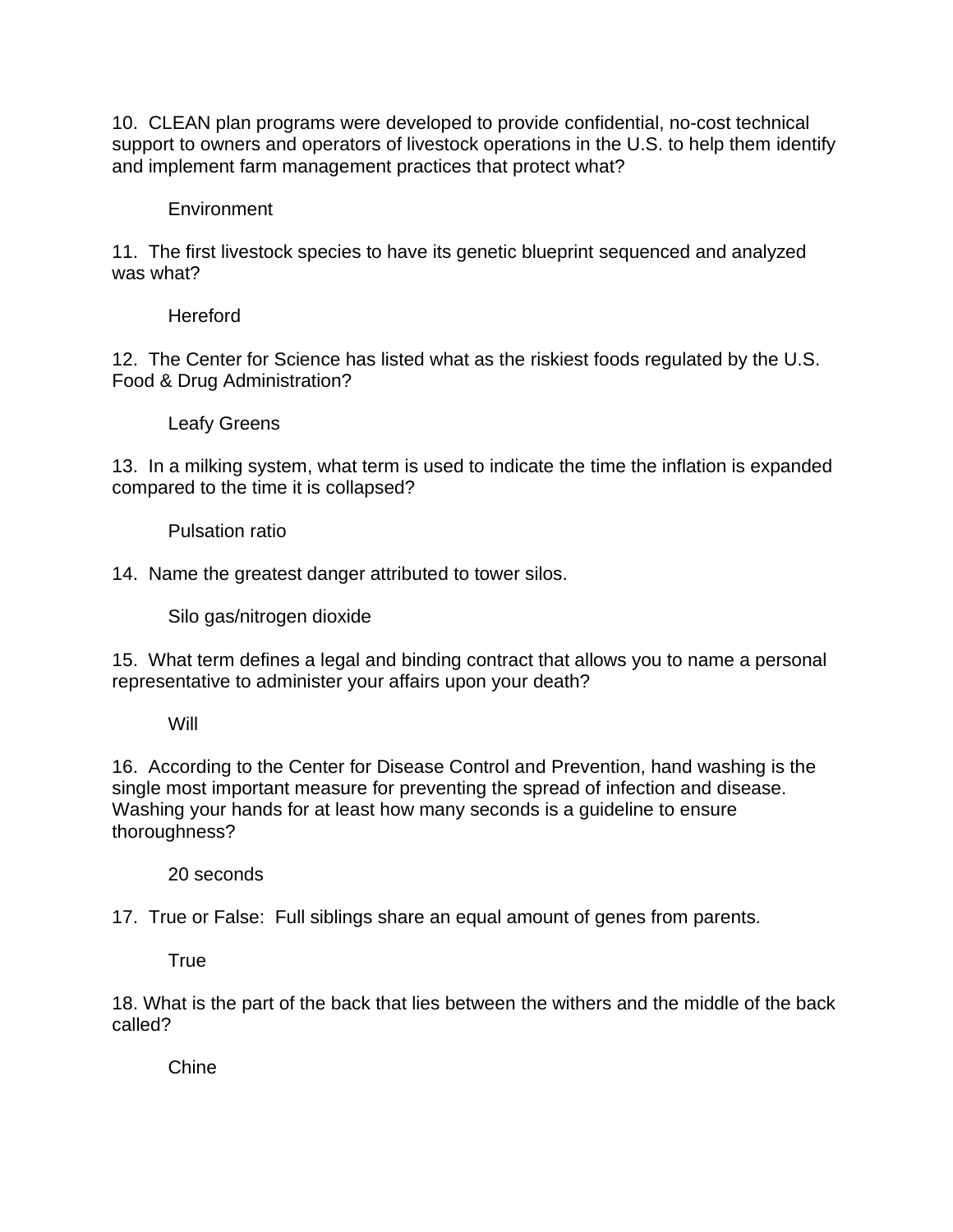19. According to the PDCA uniform scorecard for showmanship contests, how many points does exhibitor appearance account for?

10 points

20. Body energy and nutrient reserves can be replenished with most ease during which stage of lactation?

Late lactation

21. Injecting cows with a hormonal form of what vitamin before calving may reduce the incidence of milk fever?

Vitamin D

22. In a feeding program, what do the initials DMI stand for?

Dry matter intake

23. On the average, within 3 days, how long is a cow's estrus cycle?

21 days (18 -24 acceptable)

24. Information about which side of the family is shown on the bottom half of a pedigree?

Maternal side (dam or mother)

25. Once a straw of semen has been thawed it should be used to inseminate a cow within how many minutes?

10 to 15 minutes

1 inch

27. At what approximate age does a calf have a fully developed rumen?

3 to 4 months

28. Which stomach compartment collects metal?

Reticulum

<sup>26.</sup> What is the PDCA maximum allowable limit for topline hair in the showring?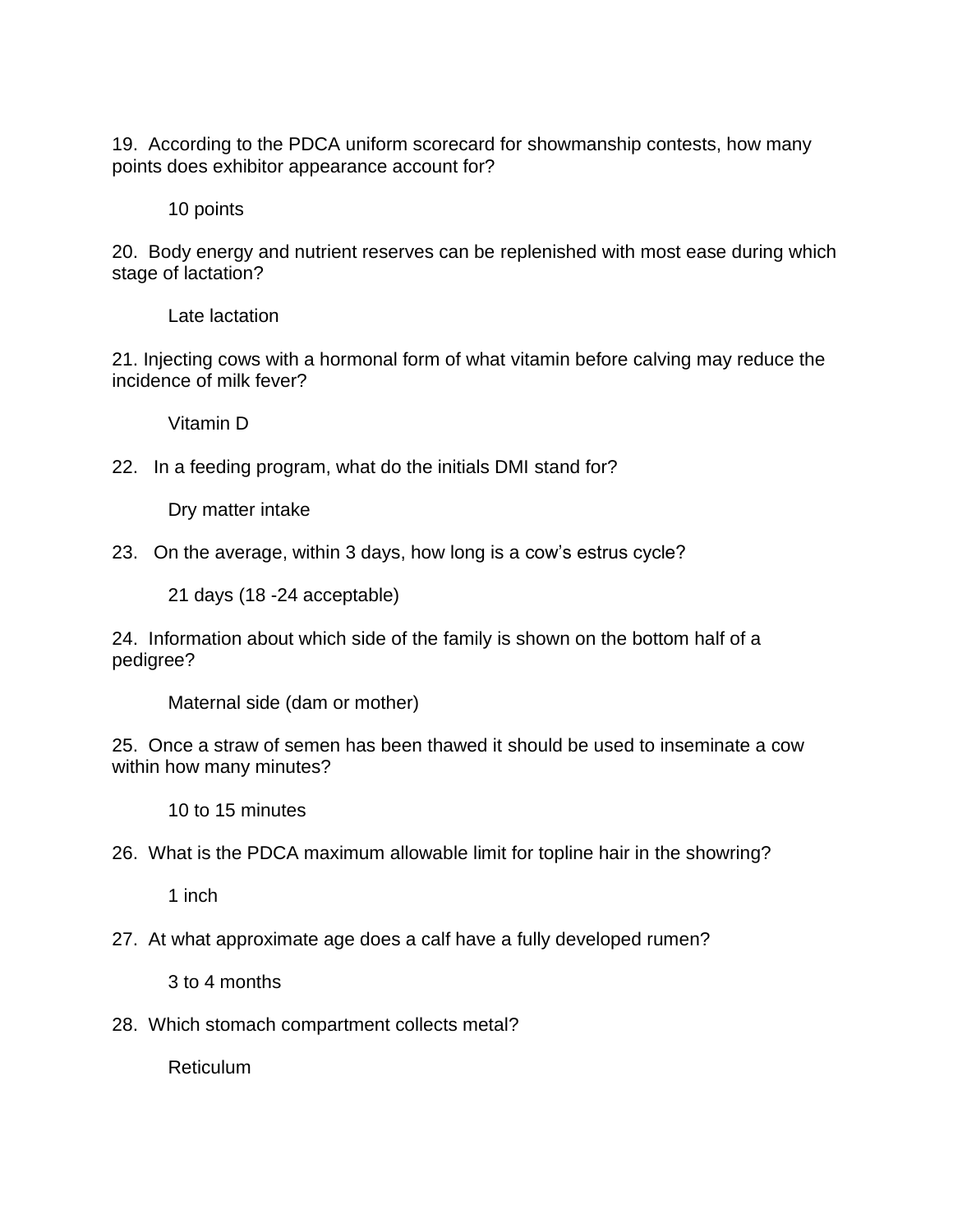29. What is metritis?

Uterine infection or inflammation

30. What nutrient in milk helps reduce the incidence of osteoporosis?

Calcium

31. On what day must a heifer be born to be the oldest animal in the fall yearling heifer class?

September

32. What do the initials USDA stand for?

United States Department of Agriculture

33. What is the name of the disease that is transmitted by a small tick about half the size of a dog tick?

Lyme disease

34. On a scale of 1 to 5, with 5 being the most condition, what body condition score should a dry cow have?

3.5 to 4.0 score

35. What udder condition appears as swelling due to an excessive accumulation of fluids between the cells of the mammary gland tissue just under the skin?

Edema

36. What term is used to describe forages that are seeded every year, and whose growth is completed in one crop year?

Annual

37. Which reproductive condition is a result of the fetal membranes remaining within the uterus for an extended period after calving?

Retained placenta

38. What hormone is injected into cattle to cause superovulation?

Follicle stimulating hormone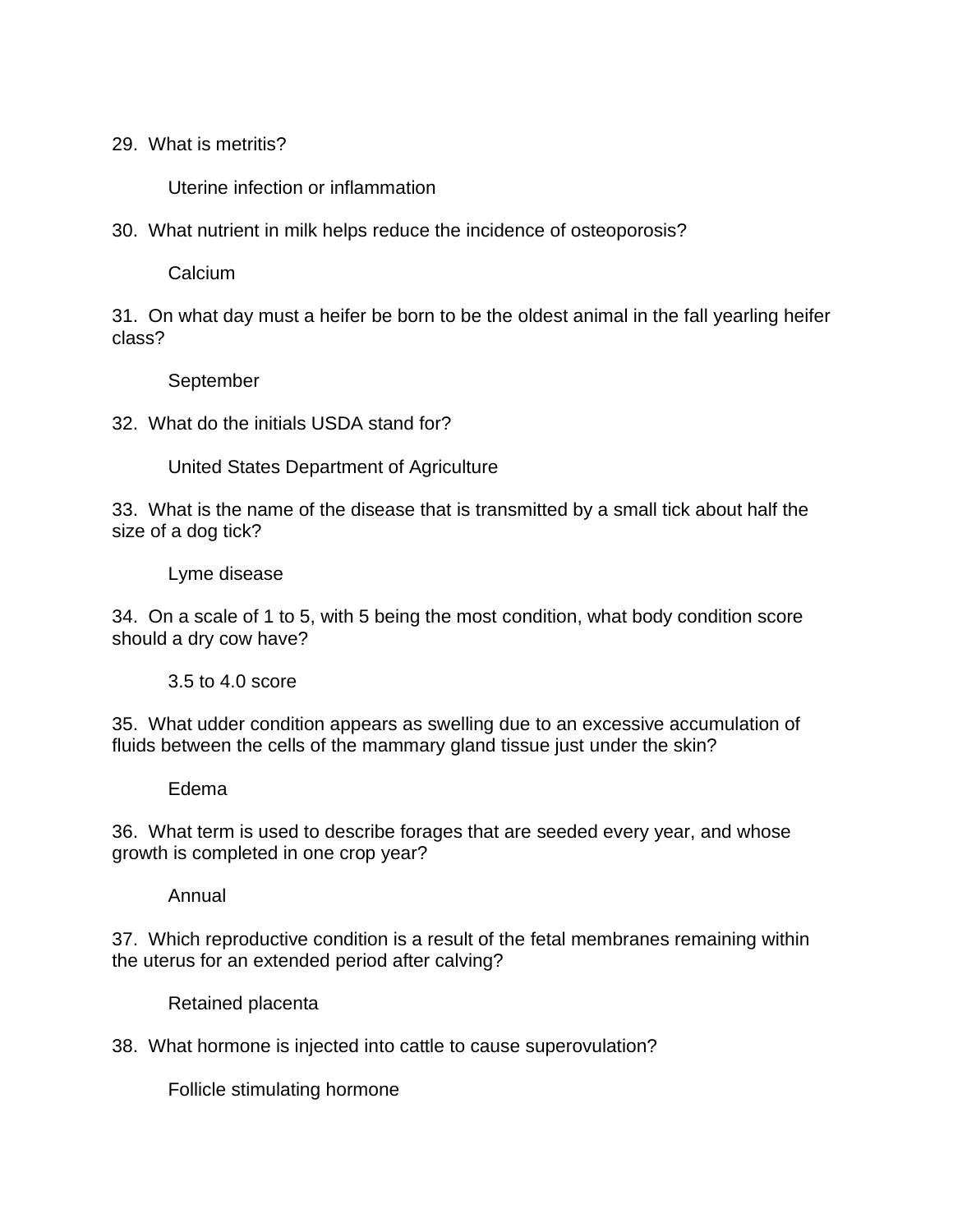39. Chromosomes are found in what part of the cell?

**Nucleus** 

40. If properly fed to dairy cattle, urea supplies a readily available source of what element?

Nitrogen

41. What is dystocia?

Difficult or obstructed calving

42. The SPC test is used to measure the number of mesophilic organisms in milk to determine whether state regulatory standards are met. What do the initials SPC stand for?

Standard Plate Count

43. What is the name of the waxy substance in the teat duct which helps provide a physical barrier to bacteria?

Keratin

44. What is the average duration a cow in heat will stand to be mounted?

4 to 6 seconds

45. What part of the alfalfa plant has the highest percent digestibility?

Leaves

46. How many pounds of water does a cow need to consume to produce one pound of milk?

4-6 pounds

47. Distiller's grain is added to a cow's ration as a source of what?

Protein

48. Moisture content of a compost mixture should be what percent?

50 to 60%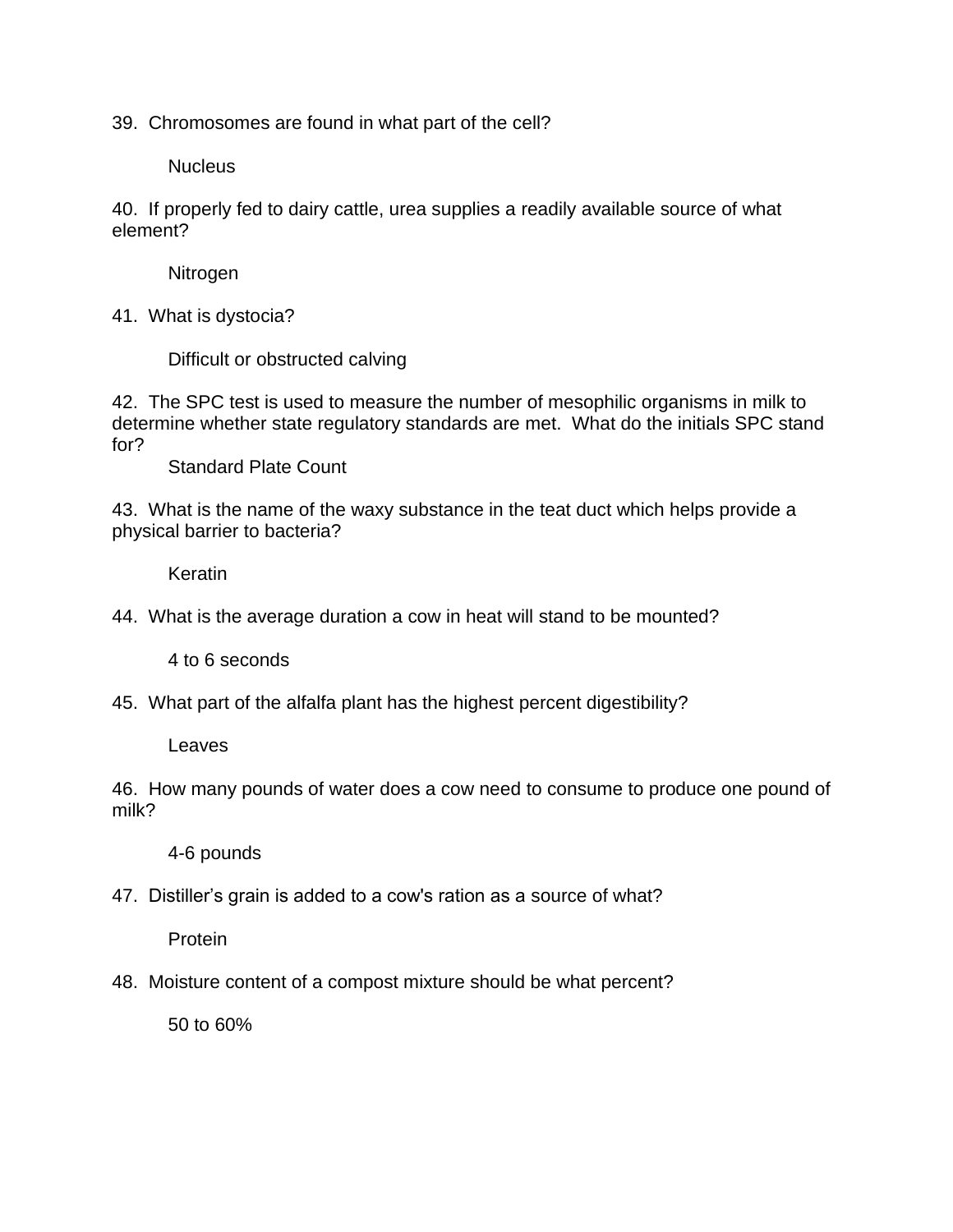49. What does a cryoscope measure to determine if water has been added to milk?

Freezing point of milk

50. What is the recommended temperature to thaw semen?

95 - 98 degrees F

51. What muscle keeps the teat end closed and helps prevent bacteria from entering the udder?

Sphincter muscle

52. How many permanent teeth does a mature dairy cow have?

32 teeth

53. How many pounds of whole milk does it take to produce one pound of butter?

21.2 pounds

54. What enzyme is deficient in people who are lactose intolerant?

Lactase

55. Who calculates the dairy sire summary for calving ease?

NAAB

56. Supplementation of what two substances by injection or supplementing a cow's diet has been found to reduce mastitis incidence?

Selenium and vitamin E

57. Milk is produced by groups of what special secretory cells?

Alveoli

58. Which nutrient is most important during the summer months?

**Water** 

59. What is lactose?

Milk sugar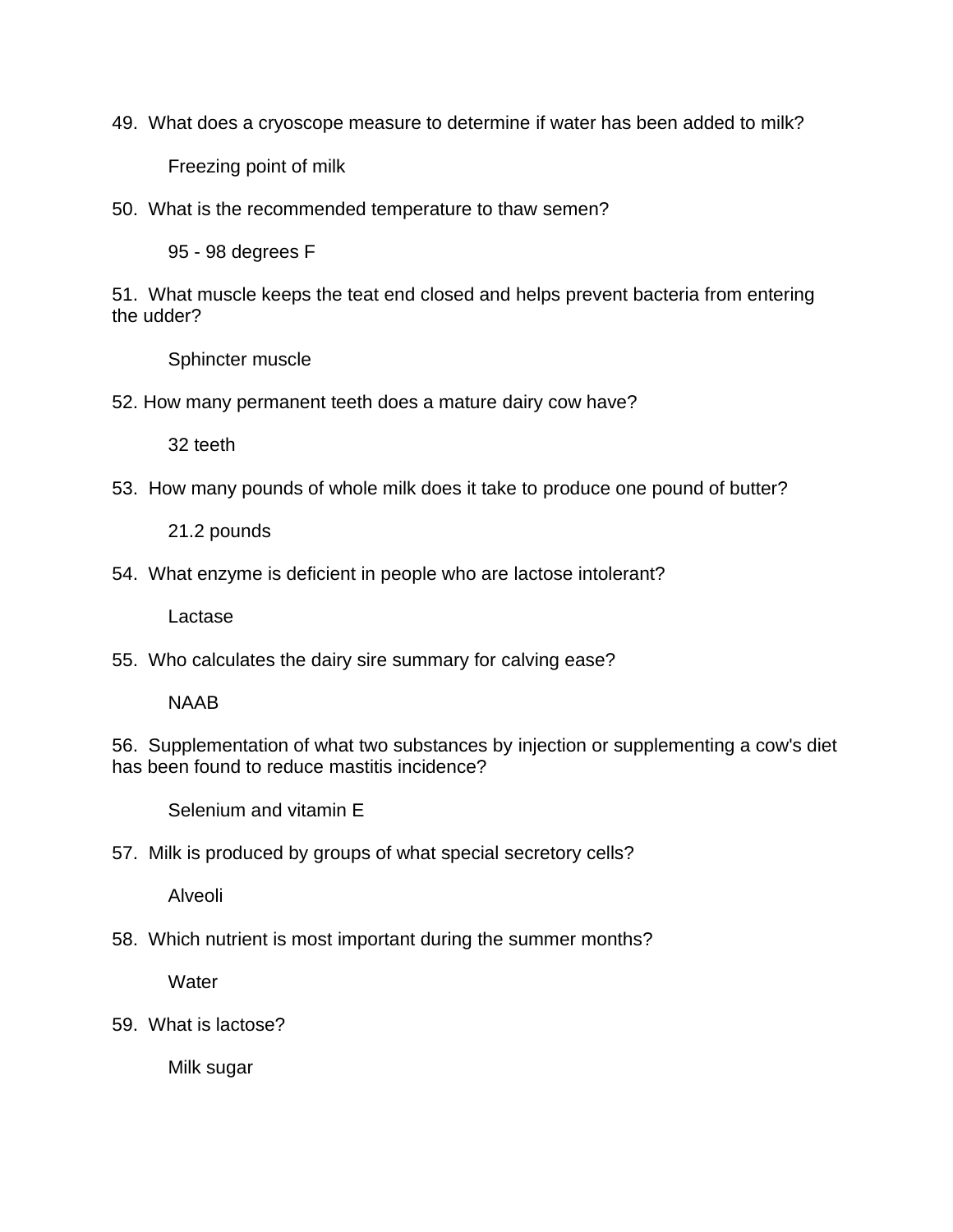60. At birth, which part of a calf's stomach is functionally active?

Abomasum

61. What is it called when a cow is in heat?

**Estrus** 

62. What happens to the nitrate levels of corn after it has been ensiled?

Lowers

63. Why is it a good management practice to rotate between different herbicides used on your fields?

To reduce weed resistance

64. Why should a teat dip be used after milking?

Reduce/prevent udder infections

65. Which breed's milk has the highest butterfat percentage on average?

Jersey

66. What proteins are high in colostrum and protect the calf against organisms that cause scours and other diseases?

Immunoglobulins or antibodies

67. Approximately how many gallons of blood pass though the udder for each gallon of milk produced?

400 to 500 gallons

68. What is the common name for calf diarrhea?

**Scours** 

69. SCC is used to identify cows with mastitis. What do the initials SCC stand for?

Somatic cell count

70. What specific forage crop has the greatest buffer capacity during ensiling?

Alfalfa or clovers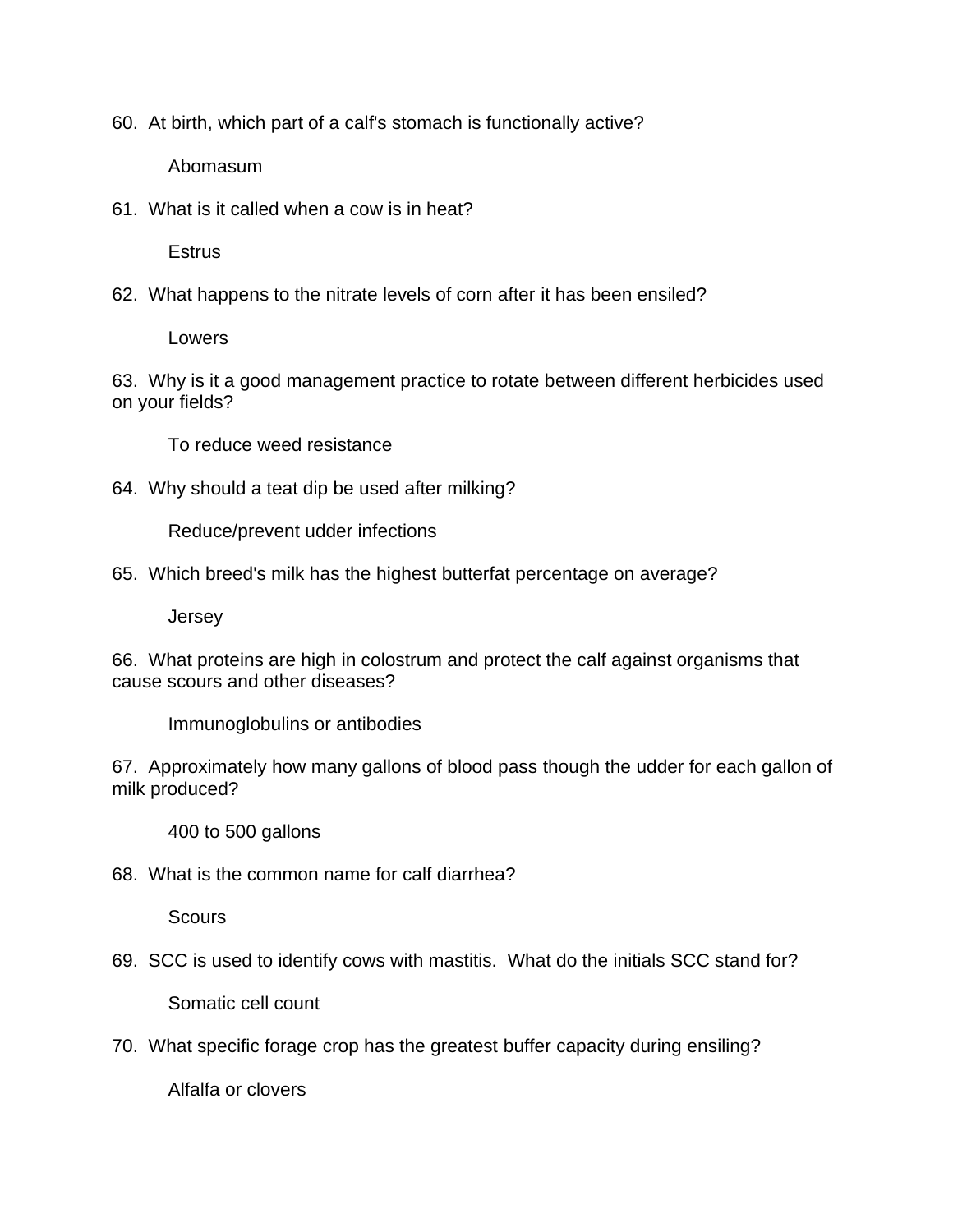71. In dairy judging, what is the number value given for the difficulty in placing a pair?

**Cut** 

72. At what Fahrenheit temperature does silage become caramelized, or heat damaged?

120 degrees F (+/- 5)

73. In regard to animal welfare organizations, what do the initials PETA stand for?

People for the Ethical Treatment of Animals

74. What toxin is a common problem usually associated with feeding large amounts of cottonseed?

Gossypol

75. Which vitamin can be synthesized in the body tissue of a newborn calf and therefore, is not required in the diet?

Vitamin C

76. What do the initials bST stand for?

Bovine somatotropin

77. What term is used to describe substances that have low pH values?

Acidic

78. If a cow has an interdigital foot infection, where is it located?

Between the toes

79. What term is used to describe a unit of energy?

Calorie

80. What is the common name for Founder?

**Laminitis** 

81. How do cows effectively lose body heat during hot weather?

Seating or panting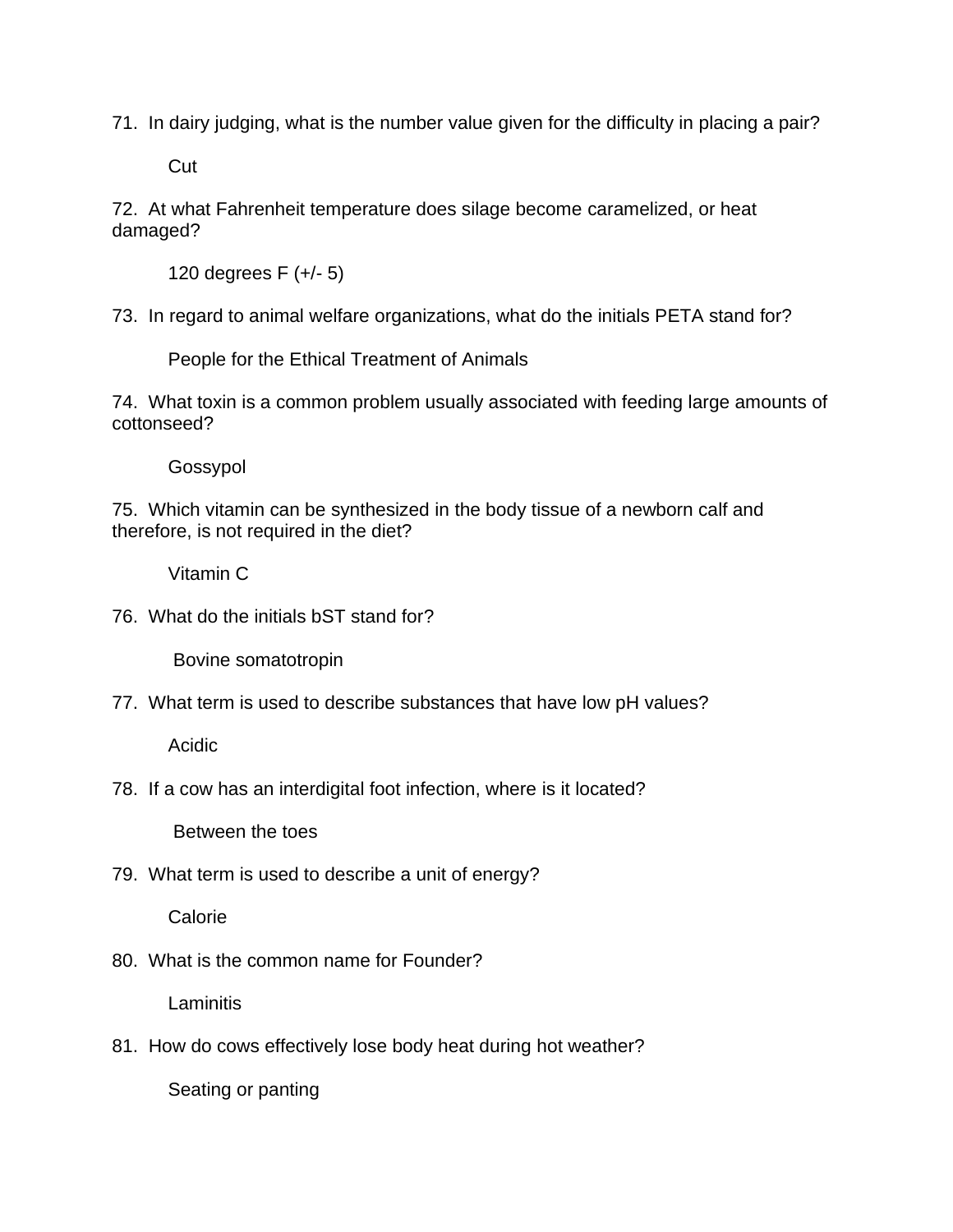- 82. What name is given to the surrogate mother in embryo transfer work? Recipient
- 83. What substance in corn is likely to increase to toxic levels during a drought? **Nitrate**
- 84. What is it called when you mate two purebred animals of different breeds? **Crossbreeding**
- 85. Which basic nutrient group provides the cow's major source of energy? **Carbohydrates**
- 86. When a dairy animal is handled roughly what specific hormone is released? **Cortisol**
- 87. Normal milk is approximately what percent solids?

13%

88. Ovulation is the process of what?

Release of an egg from a follicle

89. When a sperm cell with an X chromosome fertilizes an egg, what will the resulting sex of the calf be?

Female

90. What is another name for milk fever?

Parturient paresis

91. What is the desirable temperature for mixing a calf's milk replacer?

100 degrees F

92. How many upper incisors does a cow have?

None